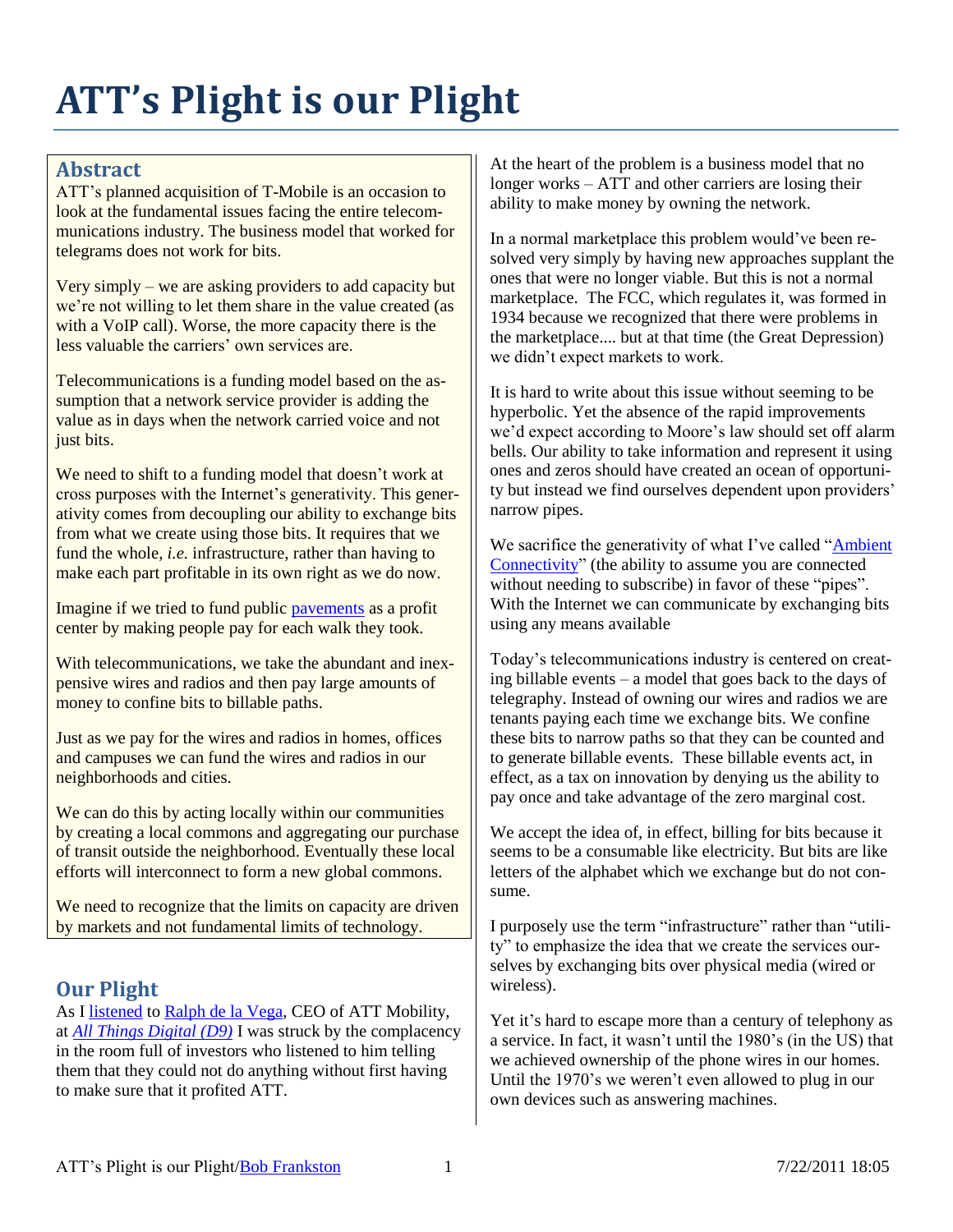

And now, thanks to Internet technologies, the carriers can't count on future revenue from voice. Voice is just another data type that can be represented in bits. The value is created in the VoIP application using commodity bits. The operator doesn't get to benefit from this added value. Once you realize that, you should ask why a provider would want to own the wires in our apartment buildings or our neighborhoods when they do not share

in the value created.

Today we're excited about "mobile" and the opportunities it offers but we still presume we need to have service providers and we accept the idea that we can only attach approved devices to their pipes (even if those pipes only exist in our imagination).

These services (or "pipes") are created using wires and radios. We don't need to depend on service providers. In fact we do create networks ourselves using wires and radios in our homes.

<span id="page-1-0"></span>Cellular is no different than wired services in that we are moving from services like voice to treating all information as data (or "bits"). [UMA](http://www.umatechnology.org/overview/) (Unlicensed Mobile Access) is one of the protocols that allow cellular traffic to go over the Internet and take advantage of Wi-Fi. In fact a conversation can move from Wi-Fi access point to access point as well as to and from cellular. The carriers are losing control of the pipe because relationships are no longer tied to a particular path.

We've created scarcity by treating [spectrum](http://rmf.vc/SpectrumFarmland?x=app) as if it were a physical thing. The Internet has freed us from the confines of these narrow bands and we now understand that there is no distinction between wired and wireless bits. The idea of spectrum bands as pipes is as obsolete as the long-past era of crystal radios.

So how are the carriers going to generate profits (or even cover their costs) in the future? Without the ability to make money using their bits and without the ability to restrict bits to billable paths, they certainly can't continue with business as usual.

We (as communities) need to start to transition from being subscribers to being owners. We can start locally by joining with our neighbors to own the wires in our buildings and neighborhoods. We can then purchase inexpensive transport beyond our neighborhoods from providers as we extend area covered by infrastructure. We can buy our own gear in a competitive market and pay people directly for operating the networking facilities on our behalf.

Eventually we'll directly interconnect our infrastructures just as we connect roads and will no longer have to pay merely to exchange bits between two end points. Traditionally we've paid carriers because they promised reliable and timely delivery of packets of bits.

The classic [End-to-End](http://www.reed.com/dpr/locus/Papers/EndtoEnd.html) paper lays out a guiding principle for the Internet – you create solutions without depending on those along the path. The choice of the term "end-toend" is unfortunate in that it is often confused with the more common notion of a provider doing everything as in "womb-to-tomb". It means just the opposite – only the end points need be involved in the relationship. You connect to a website without worrying about the wires in the middle.

The idea that a phone conversation doesn't even exist as such in the network but only outside the network is counter-intuitive. No wonder it is so hard to let go of our presumption that we need a provider to assure we can communicate. We need to be careful to distinguish between communicating in terms of humans (and others) exchanging meaning from communicating in the sense of merely exchanging bits.

We also need to remember that the Internet is not just about the web or telephony – it's also a chance to create services that a provider cannot even conceive of.

But why bother when things seem to be working well now? Because the health of telecom is only an illusion. The carriers are facing an existential threat. De la Vega did as best as he could to put a smiling face on a dire situation.

To understand his plight we need to ask, what is the business model of a carrier once it's just providing raw data transport (that is, helping us exchange bits)? It gets none of the value created using those bits for web services and sales, voice traffic (Skype, VoIP) or any other applications. In fact T-Mobile recently announced it was dropping any usage charges for cellular over IP<sup>i</sup> so it doesn't even get revenues for cellular once the bits go over IP and soon they all traffic will go over IP.

De la Vega feigned uncertainty when it came to [UMA.](#page-1-0) Is it possible that ATT wants to try to force the bits back in the pipe? ATT will likely abandon T-Mobile's transparent policy of not charging users a premium if they bring their own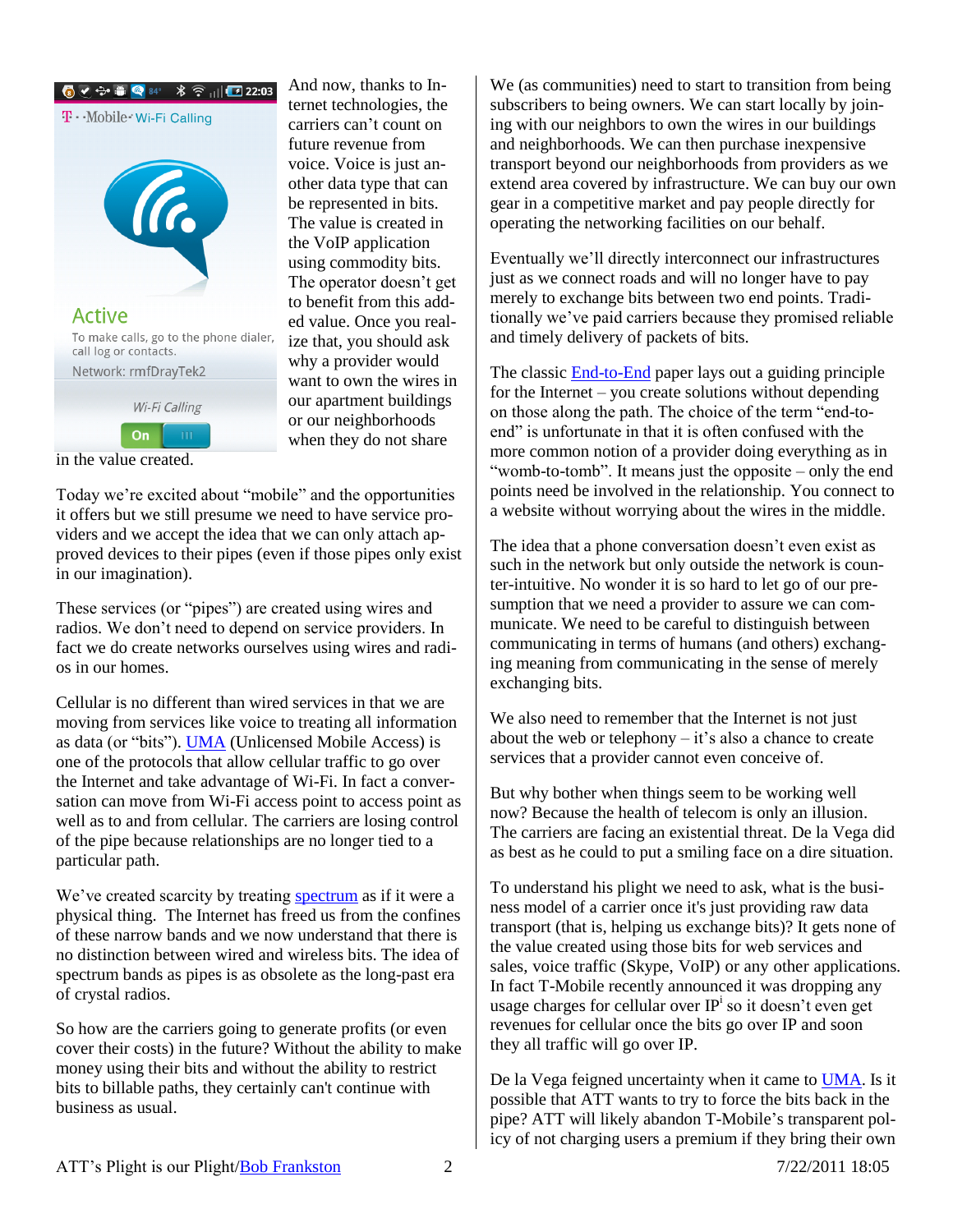phones. ATT forces users to pay what is, in effect, a financing fee even when ATT hasn't loaned them money to finance the phone. (Shouldn't the FTC look into this?).

So why should we, entrepreneurs and users, expect ATT to keep increasing capacity when we aren't willing to pay them for that capacity? We keep the value we create to ourselves. That's why Skype doesn't have to charge for calls as long as you don't transit to the traditional phone system.

For now carriers have two primary ways to make money – pipes and services. They can offer their own services such as voice, apps, ringtones and whatever else. But increasingly, third parties are able to compete very well with the carriers – it's a matter of numbers. More problematic is that competitors aren't burdened by having to fund the network.

Moreover the competitors can innovate far outside the confines of traditional telephony as we see with Skype. The carriers use complex protocols to hand off calls from one cellular tower to another and a single glitch will drop a call. Skype doesn't depend on the network for maintaining the relationships so can scale far more easily without owing the carriers for such services. No wonder ATT feels put upon

Currently carriers charge for the use of their pipes, but as we see with Wi-Fi, it's increasingly difficult to confine the traffic to their billable paths, especially in "wireless" where Wi-Fi offloading puts them in a bind. That offloading is deemed necessary to address the scarcity of spectrum (even if artificial) yet it also creates abundance that moots the scarcity arguments. In fact there is a lot of wired capacity outside the pipes, so much so that Reed Hastings commented that he could carry all the Netflix traffic on a single strand. With that much capacity it is hard to maintain any price above zero.

Not only is it problematic to ask ATT to provide more capacity, we are using that capacity to compete with them. No wonder they try to limit data traffic and prevent tethering – they are trying to claw back the value.

ATT has been down this road before when they bought MediaOne to create ATT Cable. They paid a huge premium because they bet they could indeed get a portion of the value of the commerce conducted over "their" cables. They were wrong and Comcast bought them out. They lost six billion dollars on a similar bet with Excite@Home. That version of ATT failed and SBC bought the name but rolling up Baby Bells doesn't address the underlying problem – it only delays it. Shareholders beware.

Banning Webcams was the early attempt to control what we do with bits in the privacy of our homes. Today we see the same intrusion in banning tethering. Remember that the 1990's plan was to model their Internet service on the set top box and charge per PC. The essence of making home networking DIY was to block that by making our home opaque to the carriers thanks to the NAT (AKA firewall/router). The provider can't charge you for each PC because the subscriber can't peek past the router.

ATT is excited about Smartphones because they seem to bring back the glory days of charging for each device and charging for services. But it will be a short-lived respite because as the phones get smarter they will be less dependent upon ATT. In fact the carriers themselves are pushing devices for sharing connections as with the MiFi unit. For that matter, many phones have tethering. But do I use UMA over Wi-Fi or do I use the cellular connection and run my phone as an access point (tethering)? My friends and I can share a single device to provide a "hotspot" (Wi-Fi sharing, tethering) and then use UMA for cellular. And if we don't have UMA we can use a VoIP application.

#### Sounds confusing?

Indeed it is  $-$  a lot of twisting and winding passages whose complexity seems to exist for complexity's sake. At what point do users simply cut through this Gordian knot and demand and get simplicity? And what happens to ATT when all the myriad of paths collapse into a single "data commons" where they get neither the revenue from the value created nor the control of the pipe they need for billing?

Perhaps ATT believes it will get more for selling bytes despite the industry's own awareness of the dangers of [abundance.](http://rmf.vc/as) They have a desperate need to believe they can add value to the Internet by adding a control plane such as [IMS](http://rmf.vc/VONBillability?x=app) (IP Multimedia Subsystems). That might be true if innovators such as YouTube and Netflix had to play by carrier rules.

Many investors believe in the pipe model and think the solution is more pipes. Spectrum is seen as just another pipe – one that only makes sense if you really needed an entirely separate infrastructure for wireless bits. Wi-Fi undermines this argument by freely moving bits between wired and wireless segments. You don't need to think much about spectrum if you only need to reach a nearby wire, nor do you need to expend much energy.

It's not just that we are escaping the pipes. Without the constraints of billing, we can choose wireless paths that use the least energy and take advantage of any available fiber.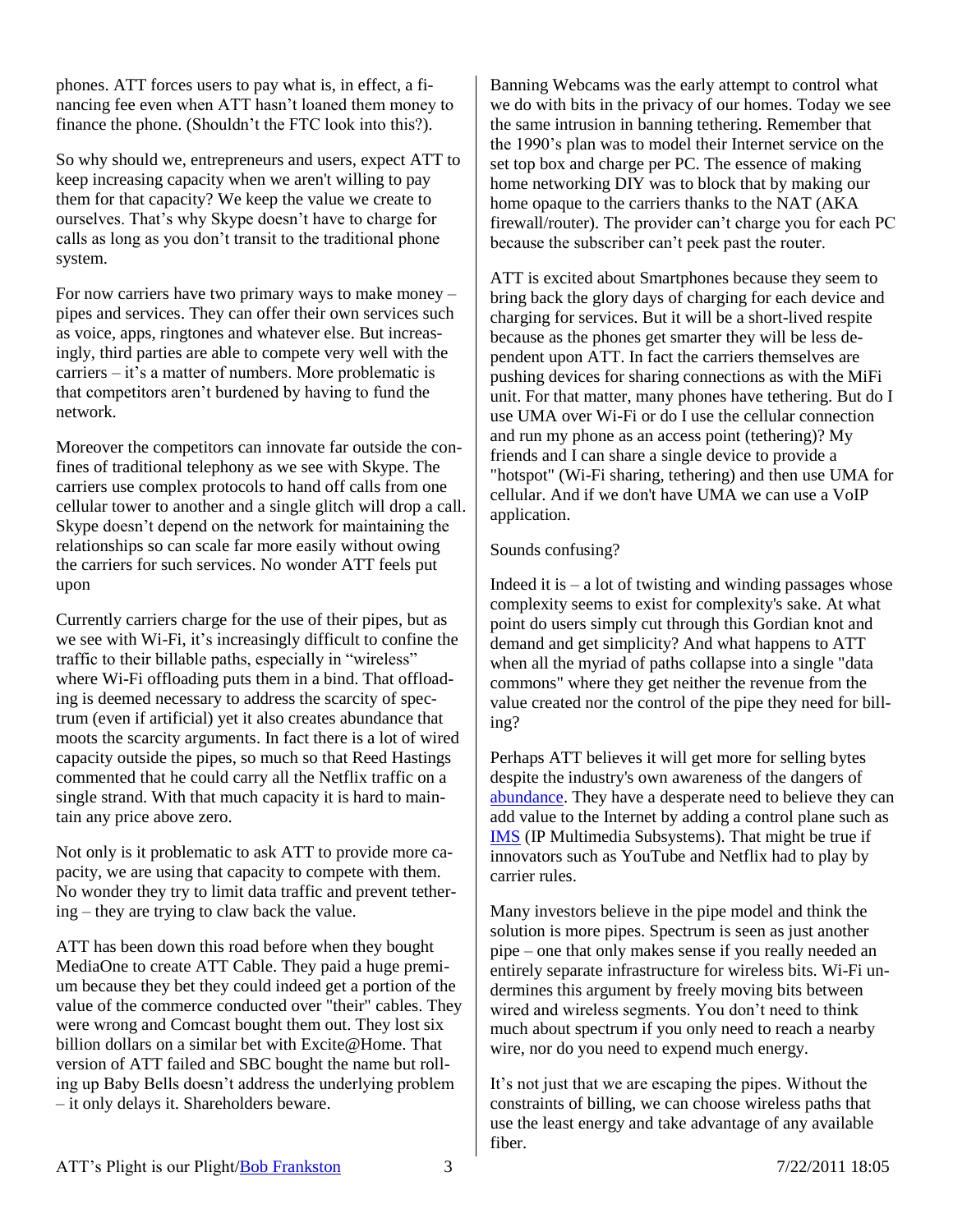Charging for traffic is complex and expensive. The reason we had unmeasured local phone service in the US was that it was too difficult to maintain a billing record for each call. European users were more trusting in accepting simple counts of ticks rather than billing records and thus they didn't go to unmeasured local service.

Think of how difficult it is to enforce a cap on cellular traffic for mobile devices – you have to gather the byte counts for millions of packets for each phone from any cellular path it happens to use. That can double the traffic – kind of makes the scarcity story seem strange because it is strange.

In earlier writings I've lumped telephone companies and cable companies together. I now see the business models diverging because cable companies make money on the content rather than by owning the network. Thus Time-Warner spun off their cable division and Comcast shifted assets to NBCU.

If we look at Kansas City where Google is planning to provide gigabit fiber, why would Comcast want to maintain its own cable system when it could save all that money by delivering their content on Google's dollar?

At "D9" I put that question to someone in the business of enabling TV to go over-the-top (OTT or over IP). [HBOGO](http://hbogo.com/) is an example. If you have [HBO](http://www.hbo.com/) on your cable subscription you can watch it anywhere you have an Internet connection.

I wouldn't need a Comcast cable to watch their content. So I asked why Comcast would still want the cost of its own infrastructure. The OTT guy was puzzled because the cable represents such a small part of the cost of today's cable subscription.

Yet the cable providers charge a lot of money for the Internet connection because they tell us it's very expensive. We're being told stories that don't make sense – we shouldn't accept a lack of transparency for something so fundamental as our ability to communicate.

The actual cost of using "broadband" for carrying bits is very low – that money we pay in subscriptions could be better invested in creating new value.

The providers use their cable to lock users into their services. Why isn't the business more like VoIP where companies like Vonage offer their services to subscribers everywhere?

We don't have to speculate. Both ATT and Verizon had their own VoIP offerings but dropped them because they benefit from high costs which justify higher prices. Even when there is no dedicated wire, as with FiOS, they still

charge high prices as if there were still a wire! Everything has changed but the carriers continue business as usual.

The belief that we need a different physical cable for each provider is the crux of the problem. Having a separate pipe for each purpose gives the carriers control and the ability to bill and not just bill but charge premium prices. If the cost is so incidental, then why are they able to get paid a monthly fee for wires that we've already paid for? In effect we've financed our vital facilities with a loan we can never pay off.

This is "broadband". It's a pipe that a carrier uses to deliver the carrier's own services. We need to stimulate broadband because we are fighting against market forces instead of working with them. Instead we need to take an approach that addresses the structural problem by creating a sustainable business model in which the players benefit by rapid improvements in price/performance.

We're not talking about a moral problem here but a simple business problem. It's not enough to desire neutrality or openness. We need a market that functions well without the need for strong regulation.

We think we understand the broadband story and treat it as settled. Perhaps this is why we are focusing so much attention on "wireless" where there is currently so much complexity and thus room for obfuscation. But the scarcity is no more real than it was when modems threatened to bring down the phone system. By simply moving data traffic to a native transport the problem vanished and the same will happen once we stop segregating wireless bits.

More to the point, wireless mobility is exciting and a great enabler because it means we can be connected anytime anywhere ... as long as the carriers can make money. This is really the crux of the problem ... availability. If ATT (or another carrier) isn't making money then we're in a dead zone.

It's like expecting the railroad to serve every farmhouse whether or not they can make money. We tried this in the past by creating an arbitrary and expensive system to subsidize rural phone service (the Universal Service Fund). But that became a multibillion dollar boondoggle that limited availability by keeping communities in the age of telephony rather than the age of the Internet. The European approach is to require placement of cell towers everywhere.

Telling carriers to add towers won't get you access in places where the radio doesn't shine. The ability to do voice over IP (as with UMA) means that we can extend cellular coverage ourselves by adding access points.

But how do we get strangers to share their capacity?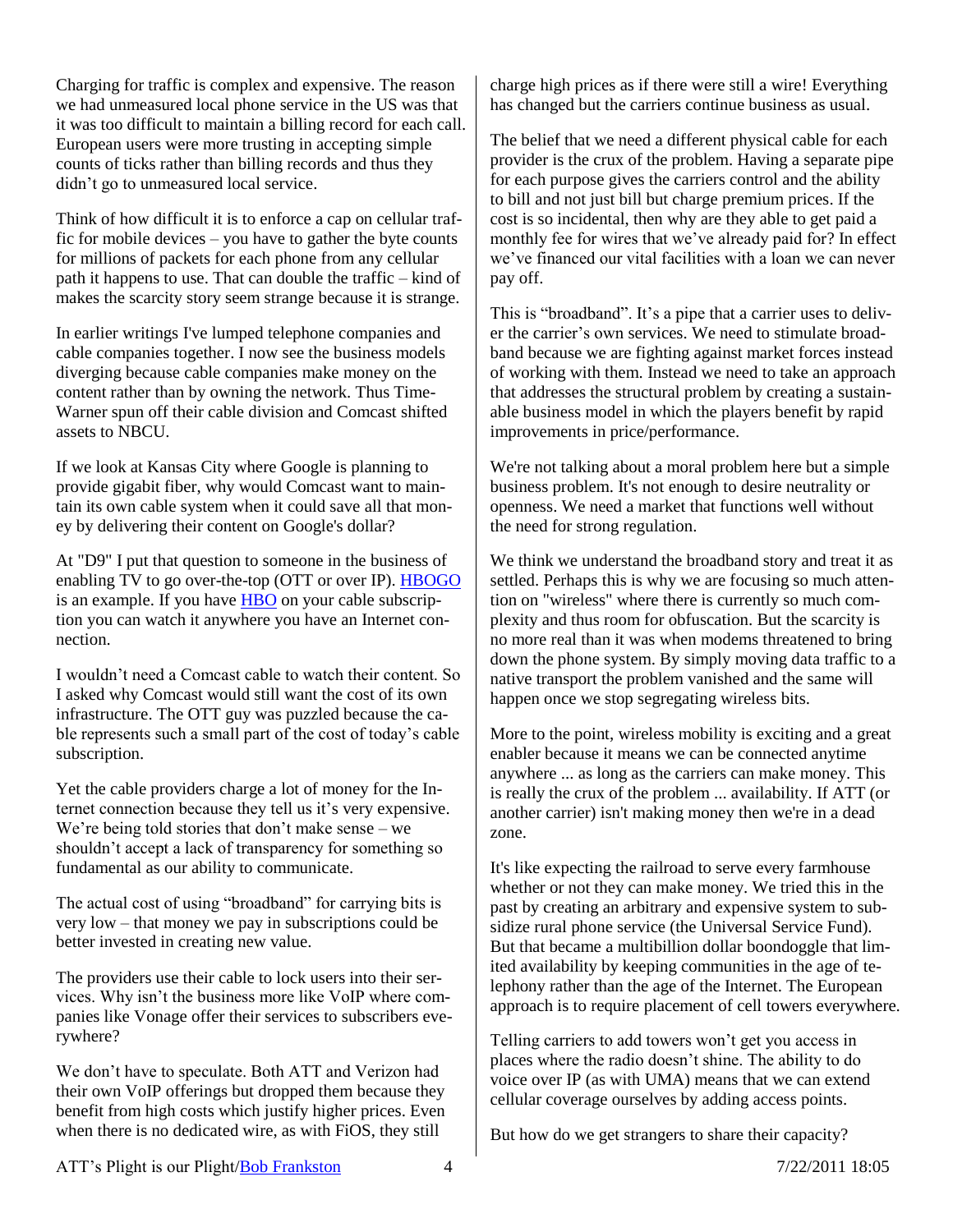We are attempting to encourage the spread of Wi-Fi either as a reciprocal courtesy (as with [FON\)](http://www.fon.com/) or by extending the billing model. Adding account management to all access points is a bizarre idea that only seems reasonable once you realize that the creation of billable events is at the very core of the carriers' world.

It's a very real problem, for example, how do you create a connected pacemaker if you need an accounting module at the heart of a device? Imagine your pacemaker is calling for help, only to get told that your provider doesn't have service in that area.

The whole thing is crazy and not at all necessary! Things become very simple and sustainable if we think of connectivity the same way we think of sidewalks and porch lights. There's really no need to work so hard to maintain the current Byzantine system of billable events.

Let's cut to the chase and get to bare wire or fiber or low power local radios. You can buy the gear you need at any store, just like people do every day for their homes and offices. Access points and wires are available at a very low price thanks to a very competitive market and there is no monthly fee. If you need help you just ask your neighbors or pay for support as with [Geek Squad.](http://www.geeksquad.com/)

And that model works just as well for sharing with your neighbors in your building or on your block or in your city. Pay once and buy good stuff cheap. With reasonable protocols you can have backup paths always available and report failures before they become critical. Since you (and your community) are paying, you are in control.

Contrast this with today's telecommunications system where a single failure brings down your connection. And you will probably have to call your carrier yourself to report the problem – they typically don't do the most elementary network monitoring. Unlike most merchants they limit how much you can buy.

Why do we have to have a subscription and authenticate ourselves merely to communicate? You don't have to subscribe to sidewalks. Indeed why can't we treat the wires like sidewalks instead of expensive pipes?

We saw an extreme form of the problem at a recent Apple developer conference in which many attendees had their own Verizon access Wi-Fi so that they could each use their own 3G accounts for their iPads. Instead of contributing to the commons, they were fighting each other for access! $\mathbf{ii}$ 

It's that simple.

The business model of telecommunications requires making you dependent upon a provider. You are not an owner in control. That should be grating on entrepreneurs.

The perverse complexity of the cellular phone bill creates a protective barrier that leaves us focusing on such concepts as "termination fees" or wondering why most carriers charge us a fee even when we bring our own phones. Why do charges for such services as SMS go up when the costs to the carriers decrease?

In reality the cellular charges are constructs based on a business and accounting model. What is more important is that our willingness to pay for any product is based on our accepting the story we're told. In a restaurant we think we're paying for food when we may really be paying for the space we occupy while we eat.

With restaurants we understand that we can just buy the food from a grocery. The carriers need complexity to hide to stark truth that we can do it better ourselves. We don't need to pay a premium for SMS and other cellular bits.

Perhaps the biggest challenge is accepting the idea that telecommunications is a problem of our own creation. If we just switch the funding model to pay once and hire people to maintain the facilities, the scarcity will vanish as fast as the speed of computing increased when we went from computing as a service to owning our own computers.

This approach may work well for the wires in our local communities but how does this gives us the national and global systems we have today? In the 1930's the only option seemed to be a national system operated as a unified network. Today we have an alternative that is apparent once we [demystify networking.](http://rmf.vc/Demystify?x=app)

We need to be careful in talking about the Internet to distinguish between what we do with it (such as the web) and the basic systems for exchanging bits.

By exchanging bits among the local systems, a global network emerges. Regional efforts can provide spanning connections much as today's highways complement the system of local roads.

It is a testament to the power of the Internet as an idea that we can reinvent the Internet from the edge without being limited by the artifacts such as today's IP addresses.

We need to remember that there are many stakeholders in today's world of telecom. Cisco would rather sell a \$50,000 router to a carrier than a \$50 router to a community. So let's be careful about the advice of such experts and think for ourselves.